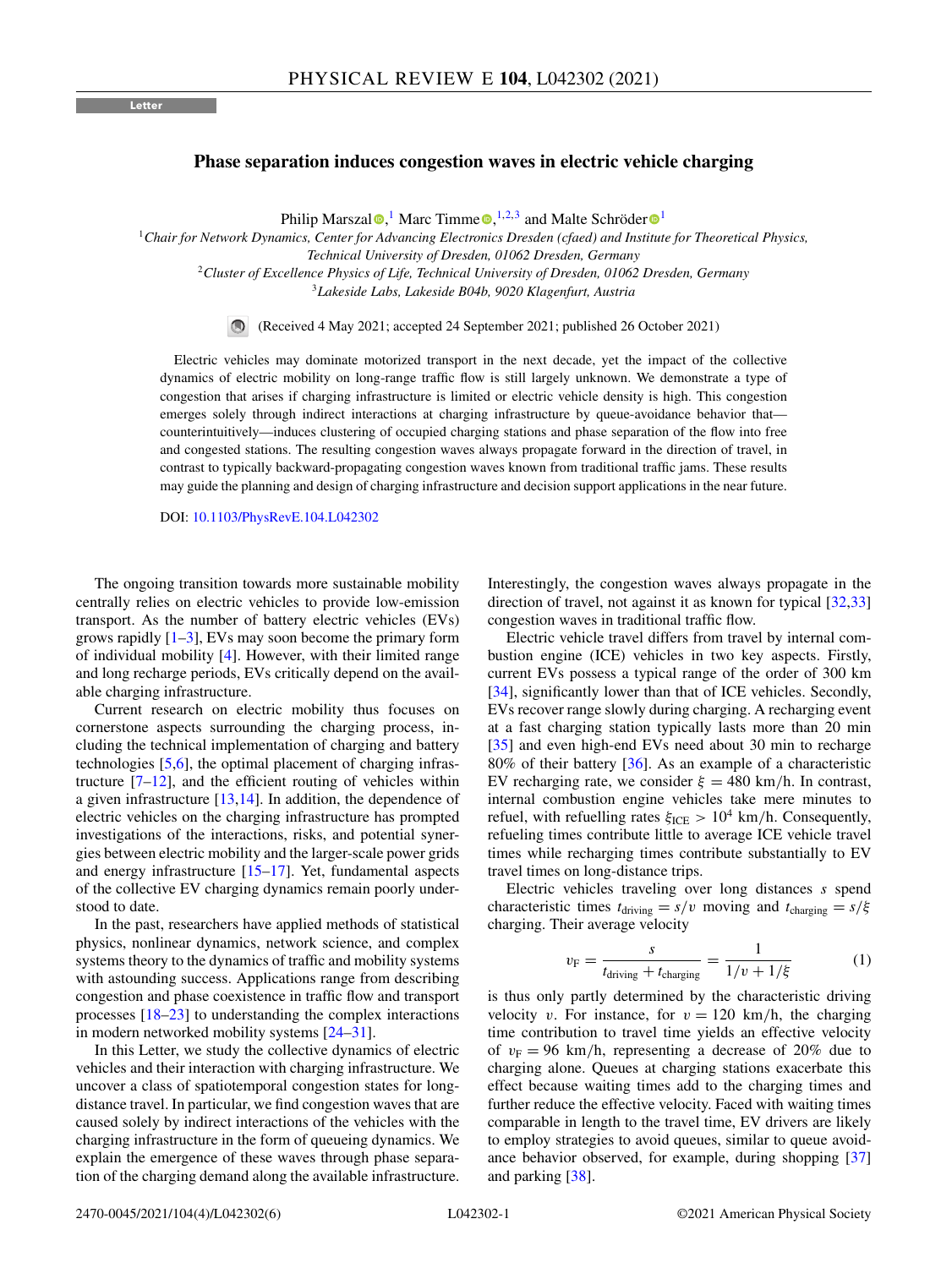<span id="page-1-0"></span>

FIG. 1. Charging decisions of EVs. At each charging station, vehicles decide to charge or to continue driving. (a) If the remaining range is smaller than a threshold,  $q(t) \leq q^*$ , the EV charges at an available charging station without a queue. (b) If the charging station is currently unavailable and the range is sufficient to reach the next station down the road, the vehicle continues driving to avoid the queue. (c) If the vehicles range is insufficient to reach the next charging station,  $q(t) < \Delta \ell$ , it charges at its current station regardless of queue length.

We consider the basic dynamics of an EV battery gaining and losing charge, specified in terms of the range  $q(t)$  available to the vehicle at time *t*. A fully charged vehicle has a maximum range *q*max. While driving with a fixed velocity *v*, the available range decreases linearly with time.

At each charging station, the vehicle decides to charge or to continue driving (Fig. 1). If the available range is below a threshold,  $q(t) \leq q^*$ , and the charging station is available, the vehicle stops to charge. If there is a queue at the charging station and the vehicle has sufficient range to reach the next station, it continues driving to avoid the queue. If at any time the vehicle does not have sufficient range  $q(t) < \Delta \ell$  to reach the next charging station at distance  $\Delta \ell$ , it charges at its current station regardless of the queue length to avoid running out of range in the middle of the road. During the charging process, the vehicle regains range at a constant rate  $\xi$  until it is fully charged and continues driving.

To isolate the impact of the charging process on electric vehicle travel, we analyze a basic model where vehicles do not interact or contribute to congestion while driving between charging stations. We focus on a highwaylike system with total length *L* and periodic boundaries with *K* equidistant charging stations, each with *m* charging ports, separated by a distance  $\Delta \ell = L/K$ . Vehicles enter the system at a uniformly randomly chosen charging station following a Poisson process with rate  $\lambda$  with a uniformly sampled random initial charge  $q(0) \in [0, q_{max}]$ . They travel an average distance  $L/2$  and exit the system at another uniformly random charging station. Thus, to complete their journey, a fraction of vehicles will need to recharge at least once.

At a critical rate

$$
\lambda_{\rm c} = \frac{2mK\xi}{L},\tag{2}
$$

the average consumed range per unit time  $\lambda L/2$  exactly matches the maximum total range *mK*ξ potentially supplied by all charging stations per unit time. For  $\lambda \ll \lambda_c$ , the system is in *free flow* with vehicles traveling with an average velocity  $v_F$ , unaffected by charging queues [Fig. 2(a)]. While short queues may appear randomly even at low numbers of vehicles, they dissolve quickly as vehicles do not enter any particular queue consistently. In contrast, for  $\lambda > \lambda_c$ , the charging infrastructure cannot supply sufficient range for all vehicles. On average, queues grow at every charging station and the system is *overloaded* [Fig. 2(b)]. A third, qualitatively different state emerges at rates just below the critical rate  $\lambda_c$  where selforganized *congestion waves* form across the charging stations [Fig.  $2(c)$ ]. Like in conventional traffic jams, regions of high vehicle density, here represented by long queue lengths at

some charging stations, restrict the flow of vehicles. When queues emerge at localized groups of stations, they propagate along the system with a velocity substantially lower than the effective velocities of the vehicles [slopes of dashed vs purple lines in Fig.  $2(c)$ ].

In contrast to conventional traffic jams that often propagate backwards, against the direction of travel, charging congestion waves always propagate in the direction of travel. Conventional traffic jams grow at the upstream boundary due to the inability of vehicles to pass through each other on the road, forcing cars to stop or slow down when reaching the traffic jam. In contrast, charging congestion is caused solely by the queue avoidance and charging processes of the vehicles. Vehicles that encounter a group of occupied charging stations continue driving to recharge further downstream due to their reluctance to enqueue. Once the vehicles are forced



FIG. 2. Three classes of collective EV charging dynamics. Space-time plots show the number of vehicles (increasing from white to black) at charging stations distributed along a simulated circular highway with a theoretical capacity  $\lambda_c$  (see main text). (a) At low inflow rates (few EVs entering the highway per time,  $\lambda_1 \ll \lambda_c$ ), only short, transient queues appear. The trajectory (purple line) of a single vehicle is characterized by frequent, short charging stops moving with an effective velocity given by Eq. [\(1\)](#page-0-0). (b) At  $\lambda_2 > \lambda_c$ , the system becomes overloaded as vehicles spend a significant amount of time waiting at a charging station; the sample trajectory (purple) exhibits long waiting periods (horizontal) and a significantly smaller effective velocity (average slope). (c) A third regime emerges at intermediate inflow rates ( $\lambda_3 \approx \lambda_c$ ), exhibiting persistent short queues at some charging stations (gray) that propagate forward in the form of waves (dashed line) at a velocity substantially lower than vehicle velocity (purple). The congested state emerges already at  $\lambda_3 < \lambda_c$ . Model settings in main text; see [\[1\]](#page-4-0) and [\[39\]](#page-4-0) for additional details.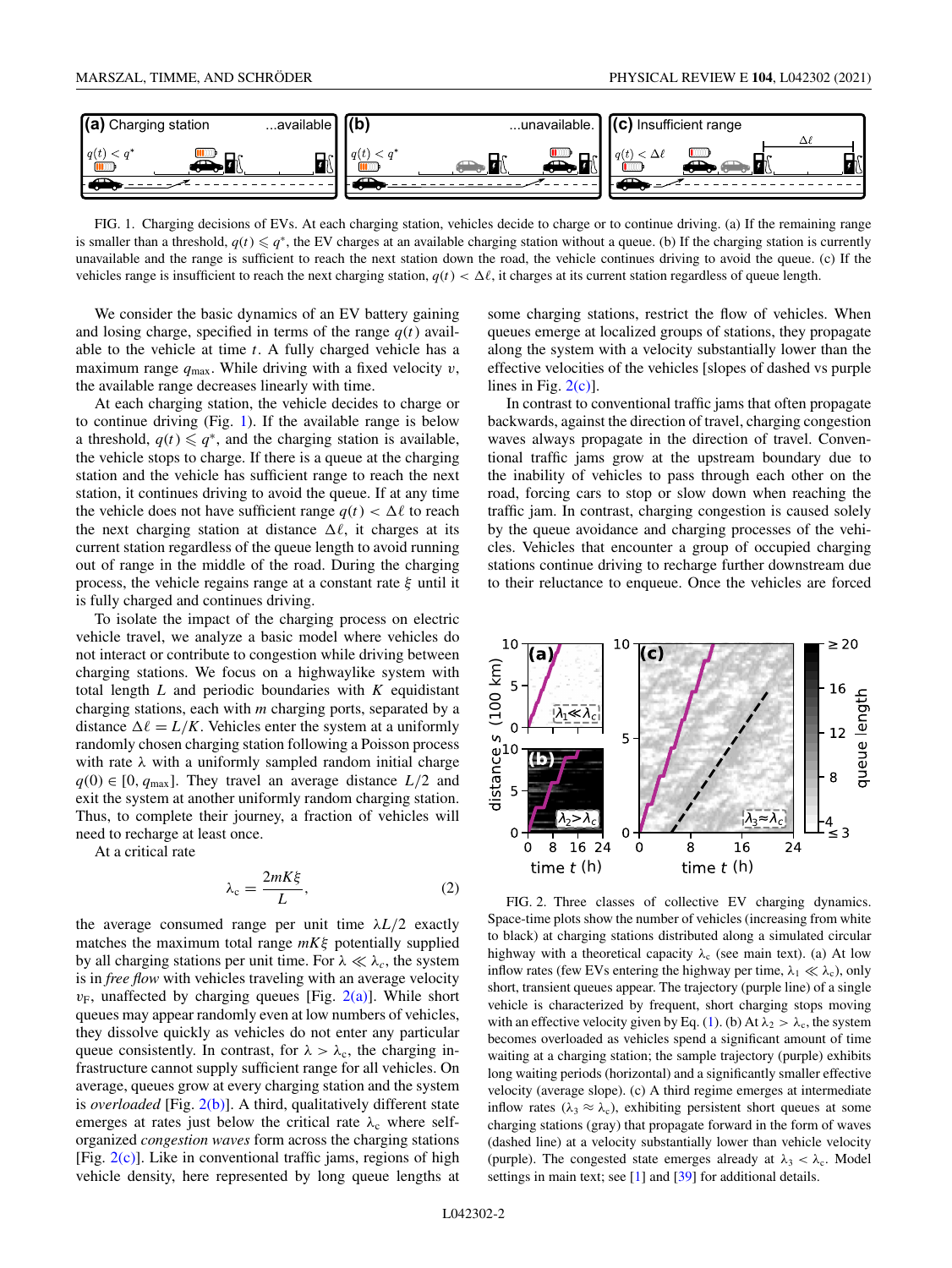<span id="page-2-0"></span>to enqueue as their remaining charge is too low to reach the next station, they enter queues in the bulk or at the downstream end of the jam. Simultaneously, queues at the upstream end shrink as more vehicles finish charging than enter that queue. Thus, queue lengths grow downstream of the jam and shrink upstream, thereby causing a forward-propagating wave of occupied charging stations. This mechanism is similar to forward-propagating conventional traffic jams where traffic does not come to a complete standstill in the regions of high vehicle density, moving the congestion forward with it [\[32,40\]](#page-4-0). Similarly, the electric vehicles in our model still drive in the jammed region though with a lower effective velocity due to charging queues. These dynamics remain robust under substantially more general conditions such as heterogeneous properties of both vehicles and charging stations, including varying charging rates, vehicle velocities, maximum ranges, number of ports per station, and station locations (see Supplemental Material [\[1\]](#page-4-0)).

We observe the congestion waves more clearly if the total number and thus the overall density of vehicles  $\rho$  on the highway is conserved. To estimate the maximum density  $\rho_c$ of vehicles at which a free-flow state is possible, we consider vehicles as sinks of total charge, i.e., range, available in the system and charging stations as sources. Jointly, all *K* charging stations maximally provide new range *mK*ξ per unit time. Under free-flow conditions, each vehicle consumes charge at a rate matching the effective velocity  $v_F$  defined in Eq. [\(1\)](#page-0-0), in total consuming a range of  $L\rho v_F$ . Balancing these source and sink strengths and substituting  $K = L/\Delta \ell$  yields the critical density

$$
\rho_{\rm c} = \frac{m\xi}{v_{\rm F}\Delta\ell} \tag{3}
$$

of vehicles on the highway.

The fundamental diagram (Fig. 3) that links the flow  $Q(\rho) = v(\rho)\rho$  to the vehicle density, offers two helpful relations for quantifying the properties of traffic flow [\[32\]](#page-4-0). First, it provides the time-average velocity

$$
\langle v \rangle = \frac{\langle Q(\rho) \rangle}{\rho} \tag{4}
$$

of the vehicles. Second, it offers insights about the propagation of density variations of the form  $\tilde{\rho}(x-ct)$  through the group velocity [\[32\]](#page-4-0)

$$
c = \frac{\partial \langle Q(\rho) \rangle}{\partial \rho}.
$$
 (5)

At densities  $\rho < \rho_c$ , queues do not form at all. In this free-flow state, the average velocity is independent of the vehicle density and the flow increases linearly with the number of vehicles in the system. Without queue avoiding behavior [*q*<sup>∗</sup> = 0; Fig. 3(b)], the system overloads as the density exceeds the critical density  $\rho_c$ , where the flow saturates and becomes density independent,  $\langle Q(\rho) \rangle = \xi/\Delta \ell$ , because it is limited by the total available charging rate. Furthermore, since the group velocity  $c = 0$ , density fluctuations do not propagate in space and the vehicle densities at all charging stations are approximately constant in time [compare Fig.  $2(b)$ ].

With active queue avoidance,  $q^* > 0$  [Figs. 3(c) and 3(d)], the flow dynamic changes fundamentally. Close to the critical



FIG. 3. Congestion waves near the critical density. (a) The fundamental diagram quantifies the flow states as a function of the vehicle density qualitatively observed in Fig. [2.](#page-1-0) At low densities the system settles in a free-flow state where  $\langle Q \rangle = v_{\rm F} \rho$ , with an effective velocity  $v_F$  defined by Eq. [\(1\)](#page-0-0). Substantially above the critical density, the system overloads and the flow saturates at a maximum flow  $\langle Q \rangle = Q_{\text{max}}$  set by the total charging rate of the system. At intermediate densities  $\rho/\rho_c \approx 1$ , a congested state emerges, reducing the average velocity of individual vehicles to  $\langle v \rangle = \langle Q \rangle / \rho$ . Congestion waves move at a group velocity  $c = \partial \langle Q \rangle / \partial \rho > 0$  indicated by the local slope. (b) The congested state does not emerge if vehicles deplete their batteries completely before charging  $q^* = 0$ (light green)]. (c),(d) Congestion occurs at lower densities for higher charging thresholds [(c),  $q^* = 1/8 q_{\text{max}}$  (blue) and (d)  $q^* = 1/2 q_{\text{max}}$ (purple)]. The fundamental diagram shows the time-averaged flow from 25 realizations for each density in a system with a fixed number of vehicles  $N = \rho L$  and  $m = 1$  charging port per station; all other parameters are identical to Fig. [2.](#page-1-0)

density  $\rho_c$ , the fundamental diagram exhibits a discontinuity and propagating congestion waves emerge, decreasing the flow regardless of whether the system would be overloaded or in free flow. The discontinuity becomes stronger with larger charging threshold and the flow exhibits bistability: congestion waves may already emerge at densities below  $\rho_c$ , effectively decreasing the critical density before the free-flow state breaks down.

To further understand the spatiotemporal structure of the congestion waves, we classify each station as either congested or free at a given time, taking into account the immediate temporal and spatial neighborhood using a Gaussian mixture model [Fig.  $4(a)$ ; see [\[1\]](#page-4-0) for details]. The probability density for finding a certain vehicle density at a station differs between the congested and the free-flow state. The probability densities exhibit peaks below the critical vehicle density  $\rho_c$  in the freeflow state and above  $\rho_c$  in the congested state.

These findings indicate the emergence of phase separation in the system. In a system exhibiting congestion waves at some density  $\rho_0$  close to  $\rho_c$ , the flow splits into two distinct phases of flow, represented by two points on the fundamental diagram. As observed in Fig.  $4(a)$ , the free-flow phase has an average conditional vehicle density  $\rho_{\text{free}} < \rho_c$ , the congested flow phase has an average conditional density  $\rho_{\text{jam}} > \rho_c$ , both insensitive to the total vehicle density  $\rho_0$  (see [\[1\]](#page-4-0)). These flow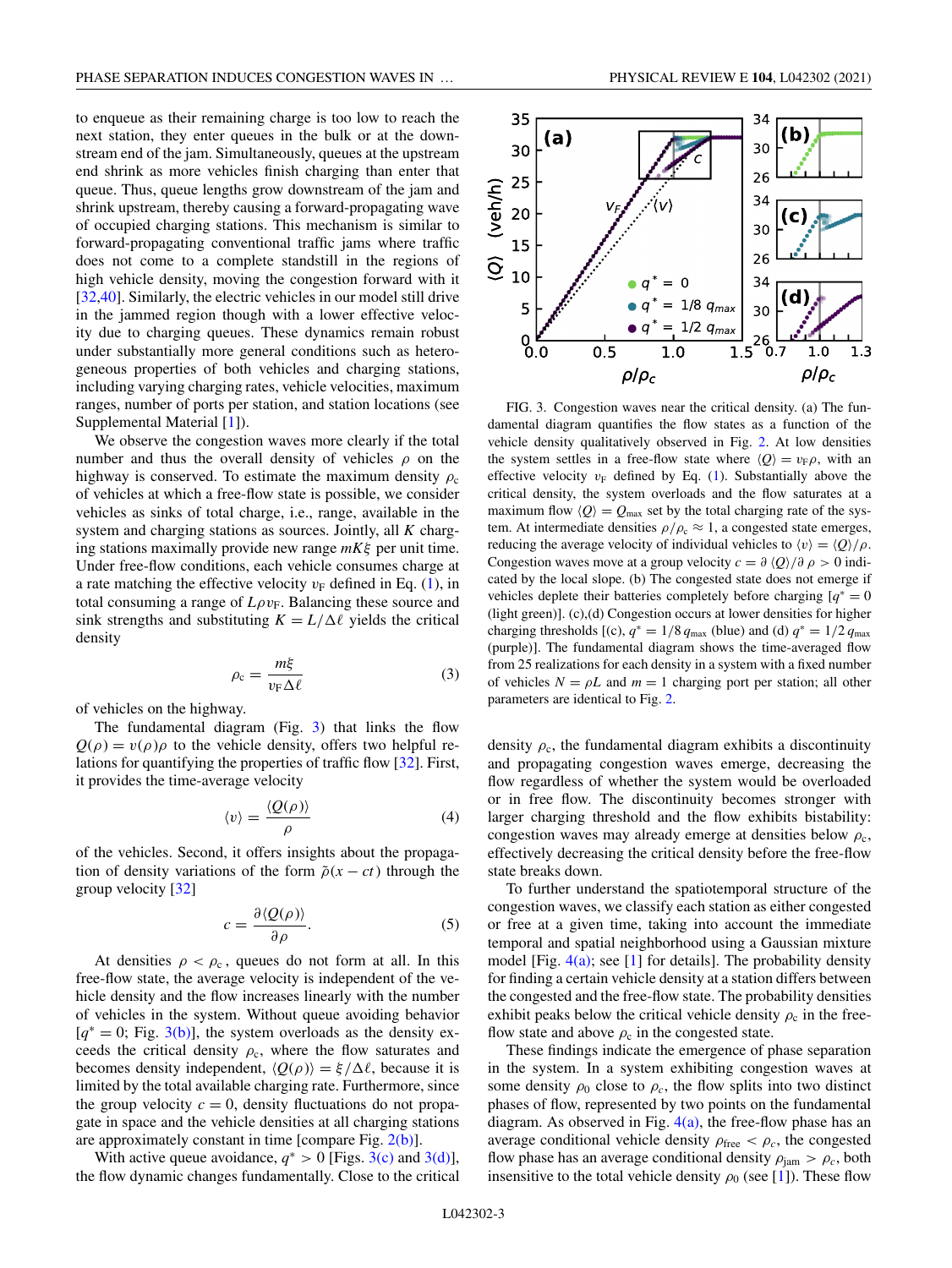<span id="page-3-0"></span>

FIG. 4. Phase separation of the flow into a free-flow phase and an overloaded phase. (a) Continuous interpolation of the conditional probability distributions of the vehicle densities in both states. The system separates into a free-flow state with low density (green) and an overloaded state with high density (purple). A larger overall vehicle density (darker colored lines) leads to a larger number of charging stations that are simultaneously congested captured in the relative weight of the probability density distributions. The average conditional densities of the respective free-flow and congested states, however, are independent of the overall density (see  $[1]$ ). (a), inset: Classification into free-flow and congested states (see [\[1\]](#page-4-0) for details). (b) Illustration of the phase separation along the tangent in the fundamental diagram. The flow of a system exhibiting propagating congestion at overall vehicle density  $\rho_0$  is the weighted average of the flow in the congested phase (purple circle) and the flow in the free-flow phase (green circle). (b), inset: Measuring the conditional vehicle densities  $\rho_{\text{free}}$  in free-flow regions and  $\rho_{\text{jam}}$  in congested regions predicts the fraction *w* of congested stations using Eq. (6). The fraction of congested stations observed (points) matches the prediction (dashed line). Parameters are identical to Fig. [3](#page-2-0) with charging threshold  $q_c = 1/2 q_{\text{max}}$ .

states are marked by the intersection of the tangent of the fundamental diagram at the point  $(\rho_0, \langle Q(\rho_0) \rangle)$  with the freeflow and overloaded branch, respectively [Fig. 4(b)]. Since the conditional densities in the free-flow and congested phase are constant, the fraction *w* of congested stations is directly related to the overall vehicle density

$$
\rho_0 = w \rho_{\text{jam}} + (1 - w) \rho_{\text{free}} \tag{6}
$$

that is the weighted average of the free-flow and congested densities. Eq. (6) predicts the fraction of congested stations *w* just from the measured densities  $\rho_0$ ,  $\rho_{\text{free}}$ , and  $\rho_{\text{jam}}$ . Comparing the result to the measured fraction of congested stations confirms this prediction and the phase separation hypothesis [see Fig. 4(b) inset].

In conclusion, our analysis demonstrates that charging dynamics of EVs together with individual queue-avoidance behavior jointly induce spatio-temporal congestion. Specifically, we find congestion waves of occupied charging stations without direct interactions of the vehicles on the road. These congestion waves always propagate forward, along the direction of travel as vehicles continue to drive past occupied charging stations and effectively enqueue at the downstream end of the jam. The phase separation into free-flow and overloaded stations underlying these congestion waves is similar to mechanisms of congestion phenomena in conventional traffic jams [\[32,](#page-4-0)[41\]](#page-5-0) and other transport processes [\[21,22\]](#page-4-0) and to the phase separation known from standard thermodynamics such as the liquid-gas transition in van der Waals fluids [\[42\]](#page-5-0), where the overall density is a superposition of the densities of one gas and one liquid phase. If charging infrastructure is limited or EV density is high, such congested states may further increase the overall travel time of EVs during longdistance trips, in addition to the already substantial charging times. Charging dynamics of EVs thus constitute an additional dimension in traffic flow analysis in addition to their impact on power systems [\[15–17\]](#page-4-0), becoming increasingly relevant as society transitions toward electric transport.

The observed congestion states emerge exactly around the mean-field critical point, reflecting the economic equilibrium where charging stations are maximally utilized but the system is not yet overloaded. While high charging thresholds and vehicle densities strongly promote congestion, the congested states appear for a wide range of (heterogeneous) system parameters and conditions (see [\[1\]](#page-4-0) for details). Understanding the dynamics of congestion waves in EV charging infrastructures in further detail for specific infrastructure scenarios may support civil engineers and policy makers to anticipate inefficiencies and implement countermeasures. Our results may already provide conceptual guidance on how to mitigate the problem of congestion waves in EV charging by highlighting the required information to design smart routing and charging suggestions [\[13,14\]](#page-4-0). Moreover, the insights illustrated above highlight one key ingredient to minimize the impact of charging congestion that goes beyond infrastructure development or technological progress: Decreasing the charging threshold, for example by strengthening confidence in the vehicle-predicted remaining range or by automating charging decisions, limits the congestion to a small range of vehicle densities.

More generally, our results indicate that emerging technologies not only change individual technical components underlying transport, such as vehicles or infrastructure. Given new forms of interactions among system elements, we also expect a range of unprecedented collective dynamics [\[30](#page-4-0)[,43,44\]](#page-5-0) emerging in future-compliant mobility systems we need to explore.

We thank Christopher Hecht for helpful discussions. M.T. acknowledges support from the German Research Foundation (Deutsche Forschungsgemeinschaft, DFG) through the Center for Advancing Electronics Dresden (cfaed).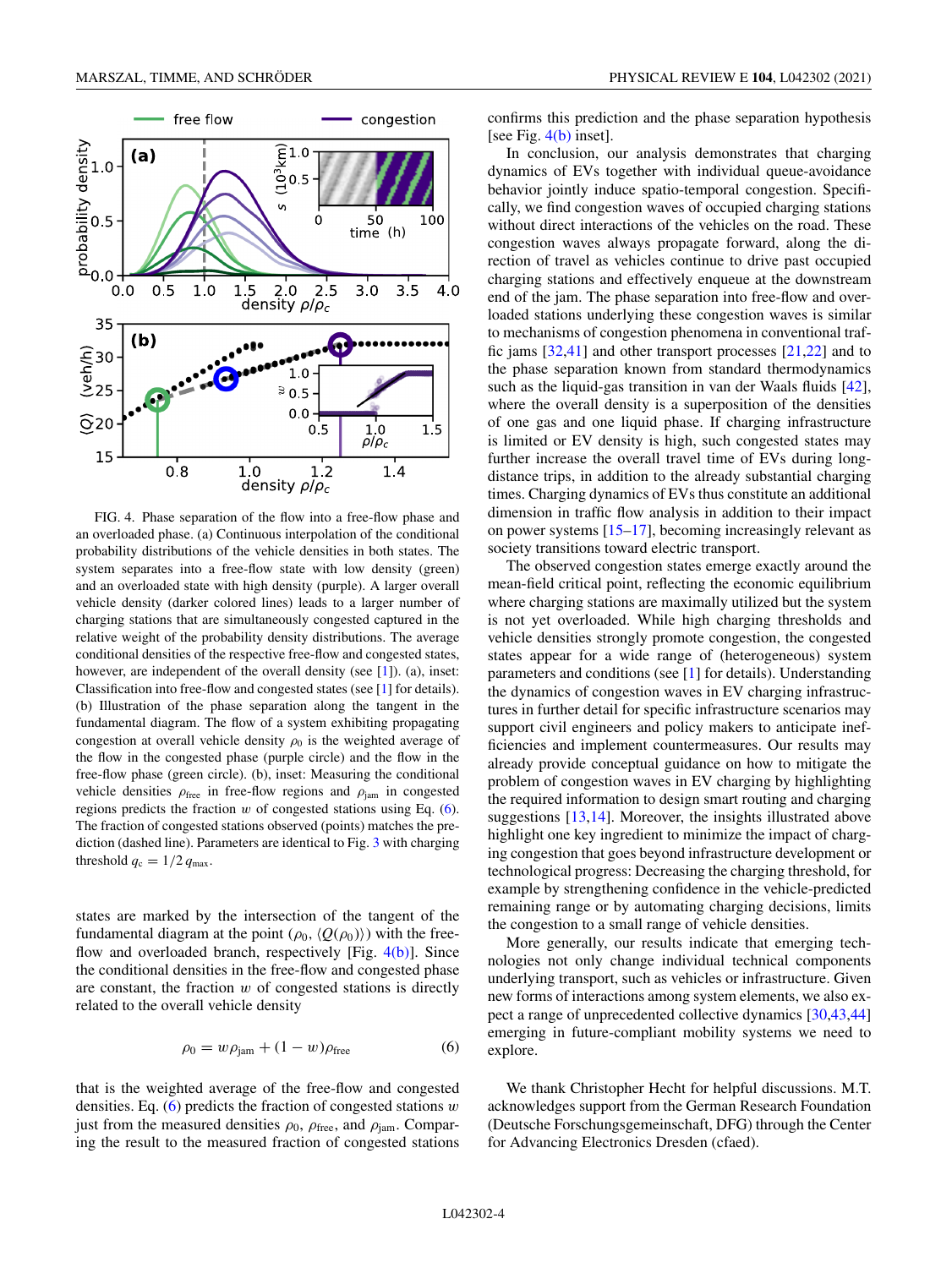- <span id="page-4-0"></span>[1] See Supplemental Material at http://link.aps.org/supplemental/ [10.1103/PhysRevE.104.L042302](http://link.aps.org/supplemental/10.1103/PhysRevE.104.L042302) for additional details on the model simulations, parameters, analysis methods, and robustness of the results, including Refs. [\[45–51\]](#page-5-0).
- [2] International Energy Agency, Global electric car sales by key markets, 2010–2020, https://www.iea.org/data-and-statistics/ [charts/global-electric-car-sales-by-key-markets-2015-2020.](https://www.iea.org/data-and-statistics/charts/global-electric-car-sales-by-key-markets-2015-2020)
- [3] Kraftfahrtbundesamt, [https://www.kba.de.](https://www.kba.de)
- [4] [International Energy Agency, Global EV Outlook 2019,](https://www.iea.org/reports/global-ev-outlook-2019) https: //www.iea.org/reports/global-ev-outlook-2019.
- [5] Z. P. Cano, D. Banham, S. Ye, A. Hintennach, J. Lu, M. Fowler, and Z. Chen, Batteries and fuel cells for emerging electric vehicle markets, Nat. Energy **3**[, 279 \(2018\).](https://doi.org/10.1038/s41560-018-0108-1)
- [6] R. Schmuch, R. Wagner, G. Hörpel, T. Placke, and M. Winter, Performance and cost of materials for lithium-based rechargeable automotive batteries, Nat. Energy **3**[, 267 \(2018\).](https://doi.org/10.1038/s41560-018-0107-2)
- [7] M. Hardinghaus, M. Löcher, and J. E. Anderson, Real-world insights on public charging demand and infrastructure use from electric vehicles, [Environ. Res. Lett.](https://doi.org/10.1088/1748-9326/aba716) **15**, 104030 (2020).
- [8] A. Y. S. Lam, Y.-W. Leung, and X. Chu, Electric vehicle charging station placement: Formulation, complexity, and solutions, [IEEE Trans. Smart Grid](https://doi.org/10.1109/TSG.2014.2344684) **5**, 2846 (2014).
- [9] Y. Xiong, J. Gan, B. An, C. Miao, and A. L. C. Bazzan, Optimal electric vehicle fast charging station placement based on game theoretical framework, [IEEE Trans. Intell. Transp. Syst.](https://doi.org/10.1109/TITS.2017.2754382) **19**, 2493 (2017).
- [10] Y. Wang, J. Shi, R. Wang, Z. Liu, and L. Wang, Siting and sizing of fast charging stations in highway network with budget constraint, Appl. Energy **228**[, 1255 \(2018\).](https://doi.org/10.1016/j.apenergy.2018.07.025)
- [11] Y. He, K. M. Kockelman, and K. A. Perrine, Optimal locations of US fast charging stations for long-distance trip comple[tion by battery electric vehicles,](https://doi.org/10.1016/j.jclepro.2018.12.188) J. Clean. Prod. **214**, 452 (2019).
- [12] P. Jochem, E. Szimba, and M. Reuter-Oppermann, How many fast-charging stations do we need along European highways? [Transp. Res. Part D: Transp. Environ.](https://doi.org/10.1016/j.trd.2019.06.005) **73**, 120 (2019).
- [13] H. Qin and W. Zhang, Charging scheduling with minimal waiting in a network of electric vehicles and charging stations, in *Proceedings of the Eighth ACM international workshop on Vehicular Inter-Networking* (ACM, New York, USA, 2011), pp. 51–60.
- [14] F. Hausler, E. Crisostomi, A. Schlote, I. Radusch, and R. Shorten, Stochastic park-and-charge balancing for fully electric and plug-in hybrid vehicles, [IEEE Trans. Intell. Transp. Syst.](https://doi.org/10.1109/TITS.2013.2286266) **15**, 895 (2013).
- [15] M. Wolinetz, J. Axsen, J. Peters, and C. Crawford, Simulating the value of electric-vehicle–grid integration using a behaviourally realistic model, Nat. Energy **3**[, 132 \(2018\).](https://doi.org/10.1038/s41560-017-0077-9)
- [16] S. Morgenthaler, J. Dünzen, I. Stadler, and D. Witthaut, Three stages in the co-transformation of the energy and mobility sectors, [Renew. Sustain. Energy Rev.](https://doi.org/10.1016/j.rser.2021.111494) **150**, 111494 (2021).
- [17] Y. Xu, S. Çolak, E. C. Kara, S. J. Moura, and M. C. González, Planning for electric vehicle needs by coupling charging profiles with urban mobility, Nat. Energy **3**[, 484 \(2018\).](https://doi.org/10.1038/s41560-018-0136-x)
- [18] [P. I. Richards, Shock waves on the highway,](https://doi.org/10.1287/opre.4.1.42) Oper. Res. **4**, 42 (1956).
- [19] K. Nagel and M. Schreckenberg, A cellular automaton model for freeway traffic, J. Phys. I **2**, 2221 (1992).
- [20] B. S. Kerner, Three-phase traffic theory and highway capacity, [Physica A \(Amsterdam, Neth.\)](https://doi.org/10.1016/j.physa.2003.10.017) **333**, 379 (2004).
- [21] A. Parmeggiani, T. Franosch, and E. Frey, Phase Coexistence [in Driven One-Dimensional Transport,](https://doi.org/10.1103/PhysRevLett.90.086601) Phys. Rev. Lett. **90**, 086601 (2003).
- [22] R. M. D'Souza, Coexisting phases and lattice dependence of [a cellular automaton model for traffic flow,](https://doi.org/10.1103/PhysRevE.71.066112) Phys. Rev. E **71**, 066112 (2005).
- [23] A. Loder, L. Ambühl, M. Menendez, and K. W. Axhausen, [Understanding traffic capacity of urban networks,](https://doi.org/10.1038/s41598-019-51539-5) Sci. Rep. **9**, 16283 (2019).
- [24] [A. Schadschneider, Statistical physics of traffic flow,](https://doi.org/10.1016/S0378-4371(00)00274-0) Physica A **285**, 101 (2000).
- [25] [T. Nagatani, The physics of traffic jams,](https://doi.org/10.1088/0034-4885/65/9/203) Rep. Prog. Phys. **65**, 1331 (2002).
- [26] P. Santi, G. Resta, M. Szell, S. Sobolevsky, S. H. Strogatz, and C. Ratti, Quantifying the benefits of vehicle pooling with shareability networks, [Proc. Natl. Acad. Sci. USA](https://doi.org/10.1073/pnas.1403657111) **111**, 13290 (2014).
- [27] M. M. Vazifeh, P. Santi, G. Resta, S. H. Strogatz, and C. Ratti, Addressing the minimum fleet problem in on-demand urban mobility, [Nature \(London\)](https://doi.org/10.1038/s41586-018-0095-1) **557**, 534 (2018).
- [28] I. Karamouzas, B. Skinner, and S. J. Guy, Universal Power [Law Governing Pedestrian Interactions,](https://doi.org/10.1103/PhysRevLett.113.238701) Phys. Rev. Lett. **113**, 238701 (2014).
- [29] N. Molkenthin, M. Schröder, and M. Timme, Scaling Laws [of Collective Ride-Sharing Dynamics,](https://doi.org/10.1103/PhysRevLett.125.248302) Phys. Rev. Lett. **125**, 248302 (2020).
- [30] M. Schröder, D.-M. Storch, P. Marszal, and M. Timme, Anomalous supply shortages from dynamic pricing in on-demand mobility, [Nat. Commun.](https://doi.org/10.1038/s41467-020-18370-3) **11**, 4831 (2020).
- [31] D.-M. Storch, M. Timme, and M. Schröder, Incentive-driven [transition to high ride-sharing adoption,](https://doi.org/10.1038/s41467-021-23287-6) Nat. Commun. **12**, 3003 (2021).
- [32] M. Treiber and A. Kesting, *Traffic Flow Dynamics: Data, Models and Simulation* (Springer-Verlag, Berlin, Heidelberg, 2013).
- [33] B. S. Kerner and H. Rehborn, Experimental features and [characteristics of traffic jams,](https://doi.org/10.1103/PhysRevE.53.R1297) Phys. Rev. E **53**, R1297(R) (1996).
- [34] EV-Database, [https://ev-database.org/cheatsheet/range](https://ev-database.org/cheatsheet/range-electric-car)electric-car.
- [35] C. Hecht, S. Das, C. Bussar, and D. U. Sauer, Representative, empirical, real-world charging station usage characteristics and data in Germany, eTransportation **6**[, 100079 \(2020\).](https://doi.org/10.1016/j.etran.2020.100079)
- [36] Tesla Supercharger, [https://www.tesla.com/supercharger.](https://www.tesla.com/supercharger)
- [37] R. Bennett, Queues, customer characteristics and policies for [managing waiting-lines in supermarkets,](https://doi.org/10.1108/09590559810206498) Int. J. Retail Distrib. Manag. **26**, 78 (1998).
- [38] [P. L. Krapivsky and S. Redner, Simple parking strategies,](https://doi.org/10.1088/1742-5468/ab3a2a) J. Stat. Mech. Theory Exp. (2019) 093404.
- [39] Vehicles have a typical velocity of  $v_0 = 120 \text{km/h}$ , a maximum range of  $q_{\text{max}} = 300 \text{km}$ , and a charging threshold  $q^* =$ 150km. A charging station with four charging points and charging speeds of  $\xi = 480 \text{km/h}$  each is located equidistantly every  $\ell = 15$ km. The critical inflow rate is  $\lambda_c = 256$ veh/h. Simulated inflow rates are  $\lambda_1 = 150$ veh/h in panel (a),  $\lambda_2 =$ 300veh/h in panel (b), and  $\lambda_3 = 230$ veh/h in panel (c). Reasoning and in-depth estimation of parameters can be found in the Supplemental Material.
- [40] S. Maerivoet and B. De Moor, Non-concave fundamental diagrams and phase transitions in a stochastic traffic cellular automaton, [Eur. Phys. J. B](https://doi.org/10.1140/epjb/e2004-00365-8) **42**, 131 (2004).